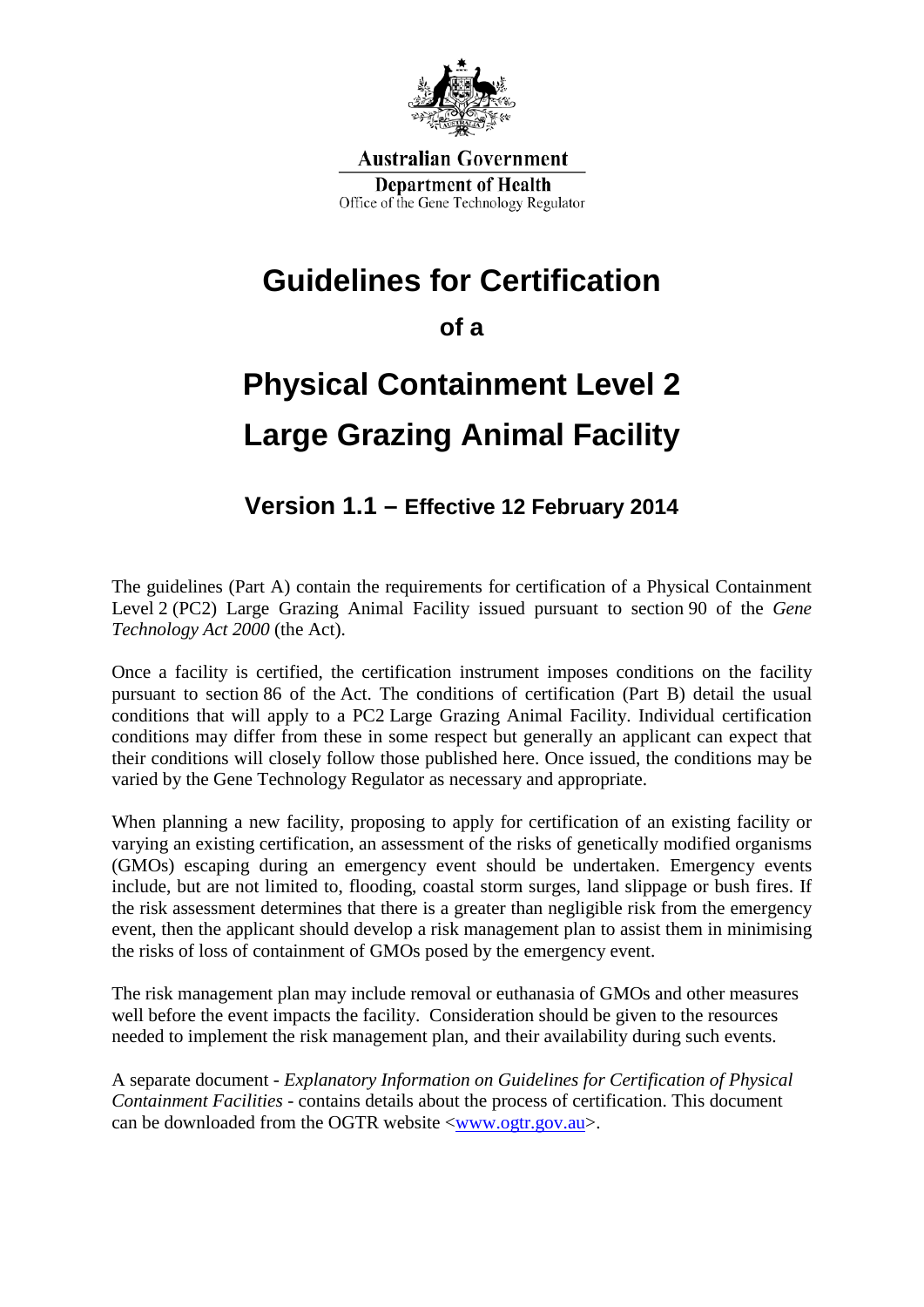## **Contents**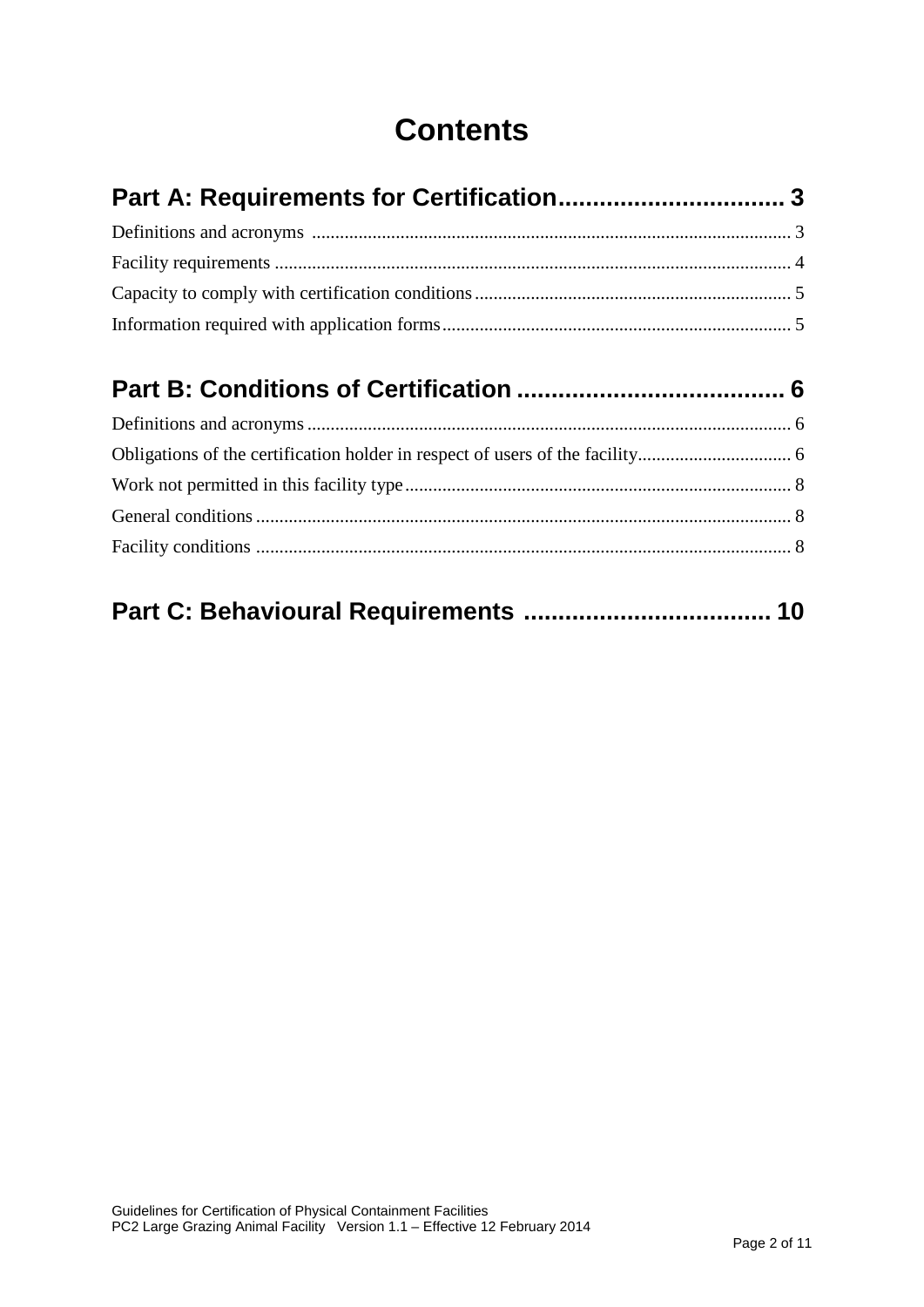# **Part A**

### **Requirements for Certification**

#### **Physical Containment Level 2 Large Grazing Animal Facility Version 1.1 – Effective 12 February 2014**

#### CONTAINMENT REQUIREMENTS THAT MUST BE MET IN ORDER FOR A PHYSICAL CONTAINMENT LEVEL 2 (PC2) LARGE GRAZING ANIMAL FACILITY TO BE CERTIFIED BY THE GENE TECHNOLOGY REGULATOR.

#### Section 90 of the *Gene Technology Act 2000*

These are the requirements for the certification of a PC2 Large Grazing Animal Facility issued under section 90 of the *Gene Technology Act 2000* (the Act) and, as applicable, corresponding State legislation. These requirements apply to applications for certification of PC2 Large Grazing Animal Facilities received on or after the day on which these guidelines take effect.

The Gene Technology Regulator (the Regulator) will not usually authorise the use of this facility type where a proposed dealing involves large grazing animals containing genetically modified micro-organisms.

To be granted certification, a facility must meet each of the requirements for certification of a PC2 Large Grazing Animal Facility, unless the facility receives a written exemption from meeting a particular requirement from the Regulator or a delegate of the Regulator. Additional conditions may also be imposed on the facility by the Regulator or a delegate of the Regulator.

#### **Definitions and acronyms**

Unless defined otherwise in these guidelines, words and phrases used in the guidelines have the same meaning as the Act and the Gene Technology Regulations 2001 (the Regulations).

Words in the singular include the plural and words in the plural include the singular.

Where any word or phrase is given a defined meaning, any other part of speech or other grammatical form in respect of that word has a corresponding meaning.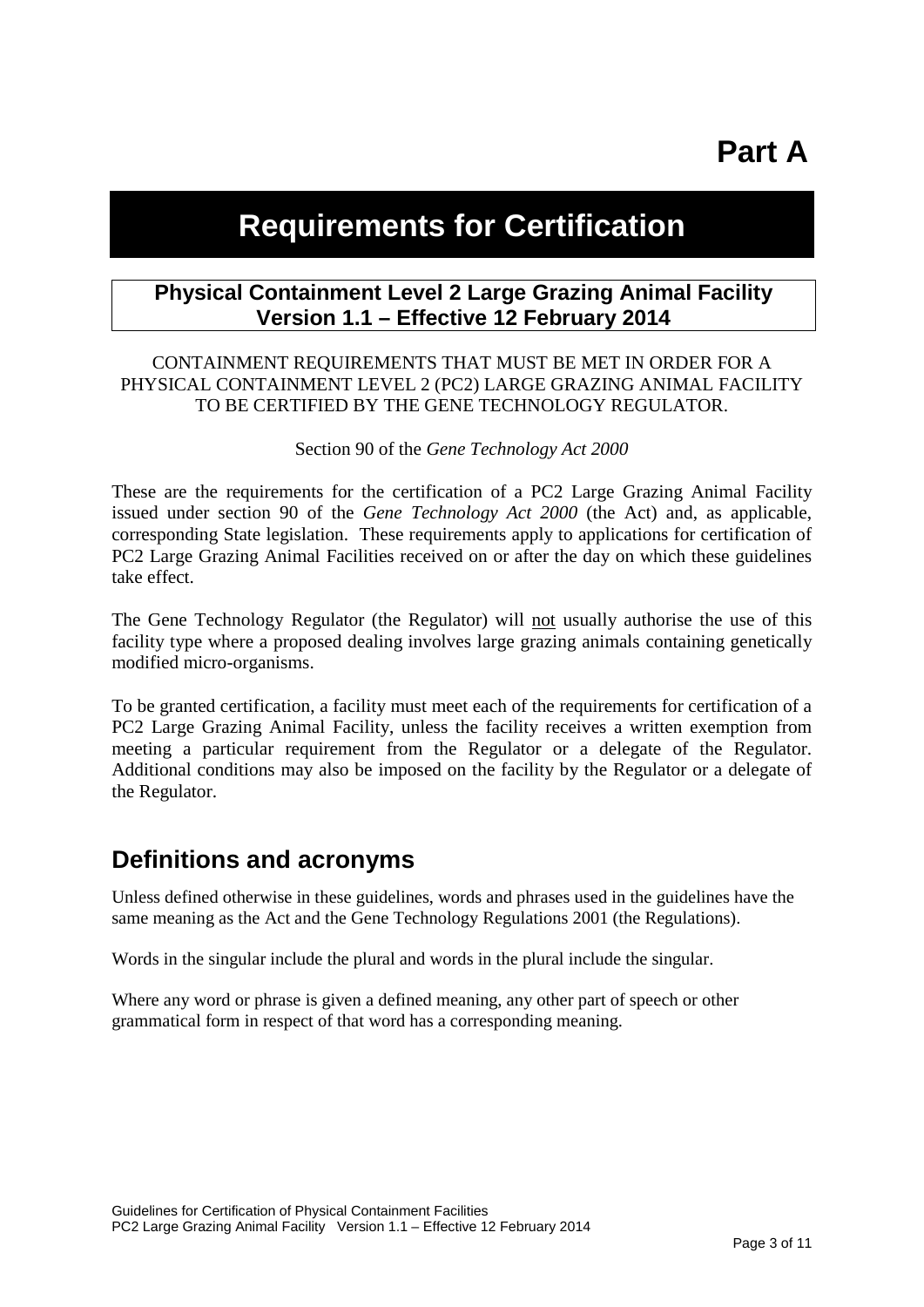| dealing or deal with | In relation to a GMO, means the following:<br>conduct experiments with the GMO;<br>(a)<br>make, develop, produce or manufacture the GMO;<br>(b)<br>(c)<br>breed the GMO;<br>(d)<br>propagate the GMO;<br>use the GMO in the course of manufacture of a thing that is not<br>(e)<br>the GMO;<br>(f)<br>grow, raise or culture the GMO;<br>import the GMO;<br>(g)<br>transport the GMO;<br>(h)<br>dispose the GMO;<br>(i)<br>and includes the possession, supply, or use of the GMO for the purposes<br>of, or in the course of, a dealing mentioned in any of the paragraphs (a)<br>to $(i)$ . |
|----------------------|-----------------------------------------------------------------------------------------------------------------------------------------------------------------------------------------------------------------------------------------------------------------------------------------------------------------------------------------------------------------------------------------------------------------------------------------------------------------------------------------------------------------------------------------------------------------------------------------------|
| facility             | The whole of the space or area that is to be certified by the Regulator to<br>a specific level of containment. A certified large grazing animal facility<br>comprises the area within the secondary physical barrier.                                                                                                                                                                                                                                                                                                                                                                         |
| <b>GM</b>            | Genetically modified.                                                                                                                                                                                                                                                                                                                                                                                                                                                                                                                                                                         |
| <b>GMO</b>           | Genetically modified organism.                                                                                                                                                                                                                                                                                                                                                                                                                                                                                                                                                                |
| large grazing animal | Any large animal which grazes for food in its preferred natural habitat,<br>including, but not limited to, sheep, cattle, goats, pigs and horses.                                                                                                                                                                                                                                                                                                                                                                                                                                             |
|                      | NOTE: Applicants must seek advice from the OGTR if planning to<br>contain GM animals other than typical large grazing animals in this<br>facility type.                                                                                                                                                                                                                                                                                                                                                                                                                                       |
| <b>OGTR</b>          | Office of the Gene Technology Regulator.                                                                                                                                                                                                                                                                                                                                                                                                                                                                                                                                                      |
| PC <sub>2</sub>      | Physical Containment Level 2.                                                                                                                                                                                                                                                                                                                                                                                                                                                                                                                                                                 |
| primary barrier      | The barrier directly surrounding the GMO.                                                                                                                                                                                                                                                                                                                                                                                                                                                                                                                                                     |
| secondary barrier    | The barrier immediately surrounding the primary barrier.                                                                                                                                                                                                                                                                                                                                                                                                                                                                                                                                      |
| the Regulator        | The Gene Technology Regulator.                                                                                                                                                                                                                                                                                                                                                                                                                                                                                                                                                                |

### **Facility requirements**

1. The facility to be certified must be constructed with at least two physical barriers that prevent the escape of the GM animals proposed to be contained and prevent the entry of animals of the same species or species that can interbreed with the species proposed to be contained in the facility. The two physical barriers could, for example, consist of two fences or a building and a fence.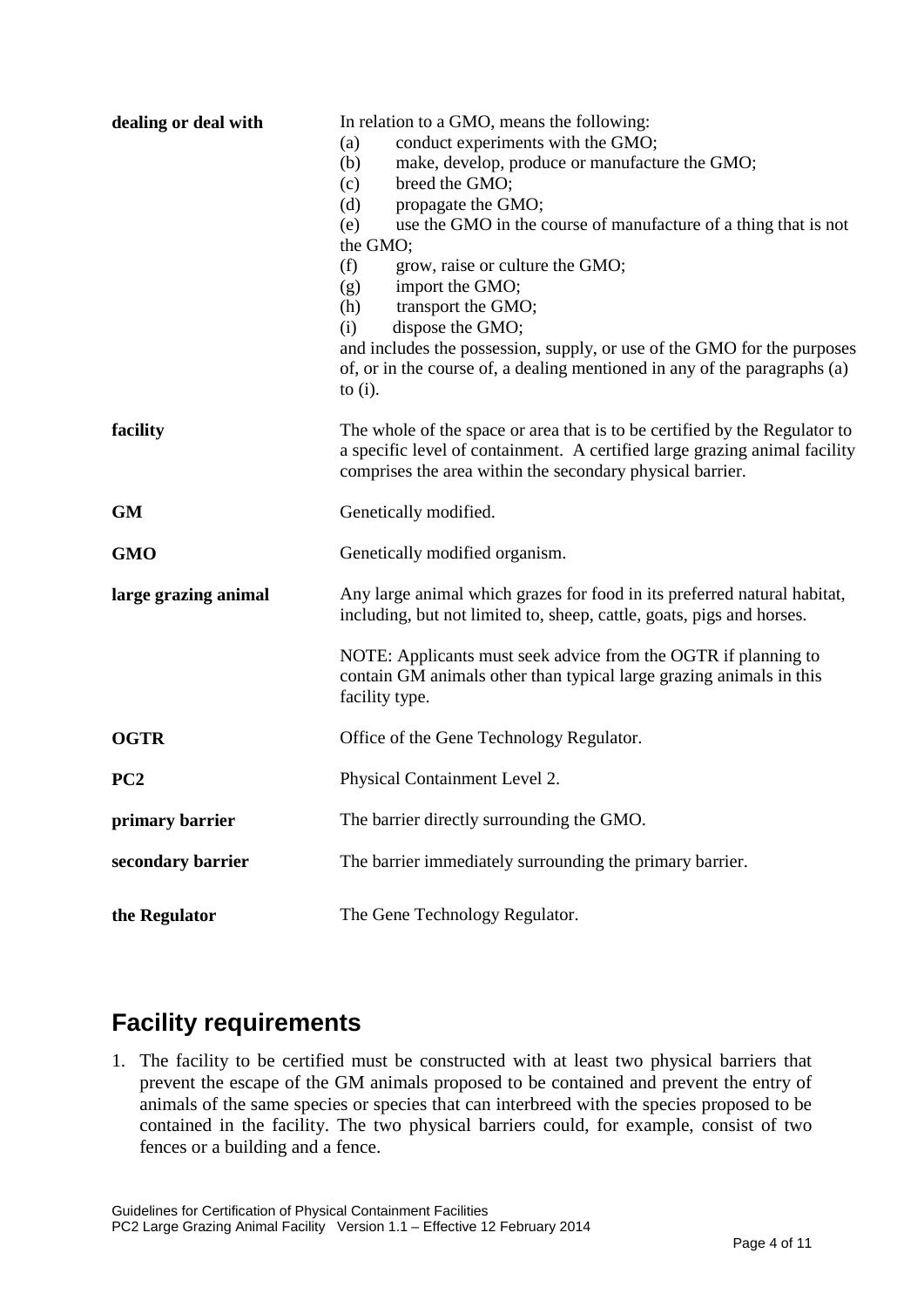If the primary barrier is a building (for example a shed or a barn), it must be fully enclosed and all entry and exit points of the building must be surrounded by a secondary barrier.

If escape of animals proposed to be contained is to be prevented by fencing alone, the perimeter fencing must comprise of at least two complete rows of fencing.

- 2. Both physical barriers must be of appropriate height, depth, strength and material to contain the species of GM animals proposed to be contained in the facility.
- 3. Both physical barriers must be of material strong enough to withstand damage by all types of weather and possible damage by animals approaching from outside the facility.
- 4. The gap between the two physical barriers should be of an appropriate distance to prevent escape of the species of GM animals proposed to be contained in the facility.
- 5. All gates and doors in the facility must be designed to prevent the escape of the species proposed to be contained in the facility and to prevent the unintended entry of animals of the same species or species that can interbreed with the species proposed to be contained in the facility. Gates and doors must be lockable or otherwise able to be secured.

### **Capacity to comply with certification conditions**

6. The applicant must be able to demonstrate capacity to comply with the conditions of certification that will be generally applied to a certified PC2 Large Grazing Animal Facility. These conditions are found in Part B of this document.

#### **Information required with application forms**

7. The layout of the area to be certified, clearly identifying the GPS coordinates (for paddocks), doors, gates and physical barriers that make up the facility must be submitted with the application for certification.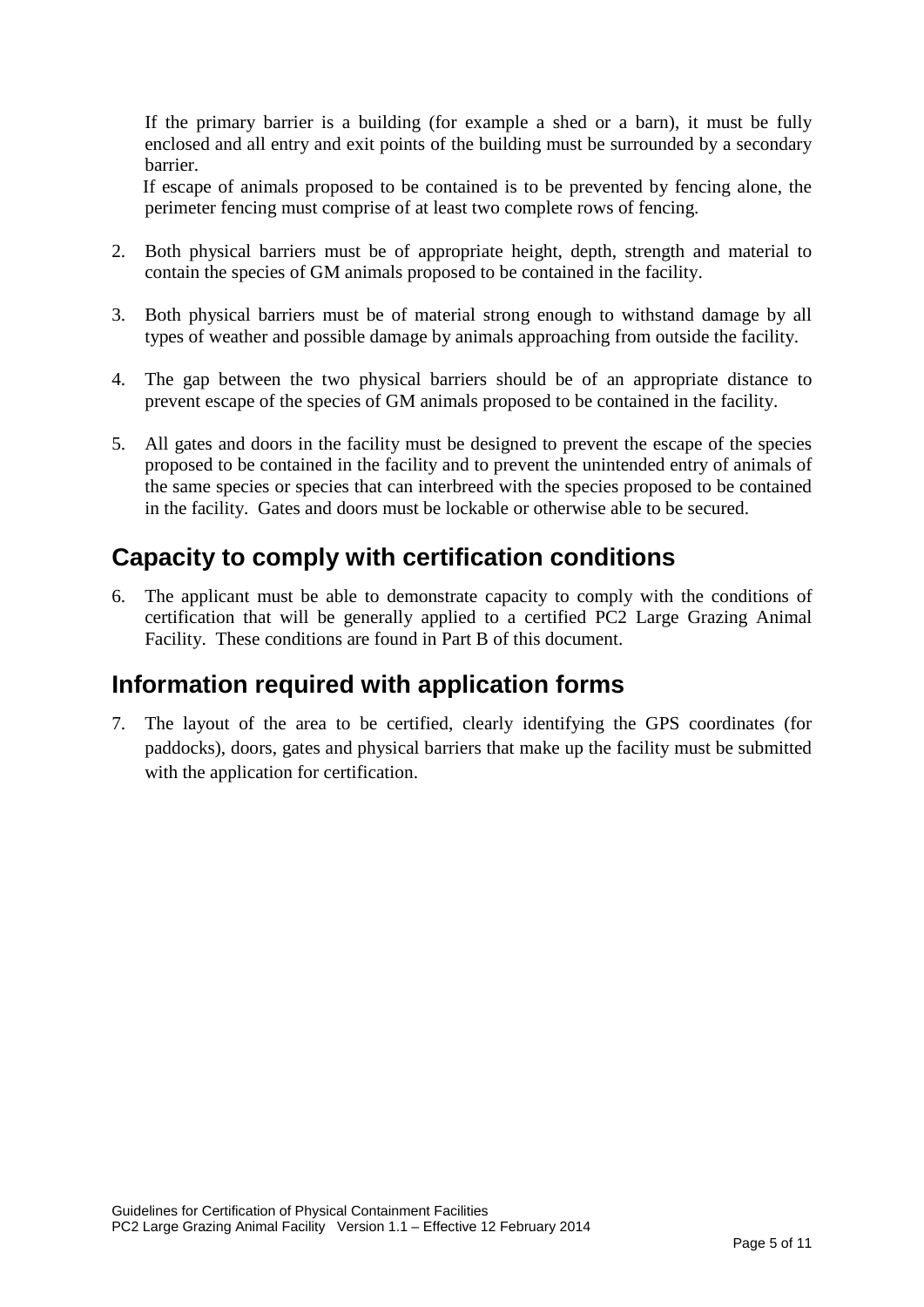# **Part B**

## **Conditions of Certification**

#### **Physical Containment Level 2 Large Grazing Animal Facility Version 1.1 – Effective 12 February 2014**

Conditions are imposed on facilities by the Regulator at the time of certification pursuant to section 86 of the *Gene Technology Act 2000* (the Act) and, as applicable, corresponding State legislation. The condition clauses in this section are the ones that can be expected, in most cases, to be included in the certification instrument as the conditions of certification of a Physical Containment Level 2 (PC2) Large Grazing Animal Facility.

Where a specific condition in this document conflicts with a condition of a licence, the Gene Technology Regulations 2001 (the Regulations), or any applicable guidelines issued under Section 27(d) of the Act, then the condition of a licence, the Regulations, or applicable guidelines prevails.

### **Definitions and acronyms**

The definitions and acronyms found in Part A of this document also apply to Parts B and C.

### **Obligations of the certification holder in respect of users of the facility**

- 1. While any GM animals are being held/housed in the facility, the certification holder must ensure that access to the facility is restricted to authorised persons.
- 2. For purposes of condition 1, an authorised person is a person who:
	- (a) intends to undertake dealings**,** including growing and/or breeding GM animals, and has been trained in accordance with the Behavioural Requirements listed at Part C of this document;
	- (b) has signed, dated and provided to the certification holder a record of the training referred to in paragraph 2(a) above; and
	- (c) has not been excluded from the facility by the certification holder on the direction of the Regulator; or
	- (d) is an individual or class of person, who does not intend to undertake dealings and has the permission of the certification holder, the facility manager or other representative of the certification holder, to enter the facility.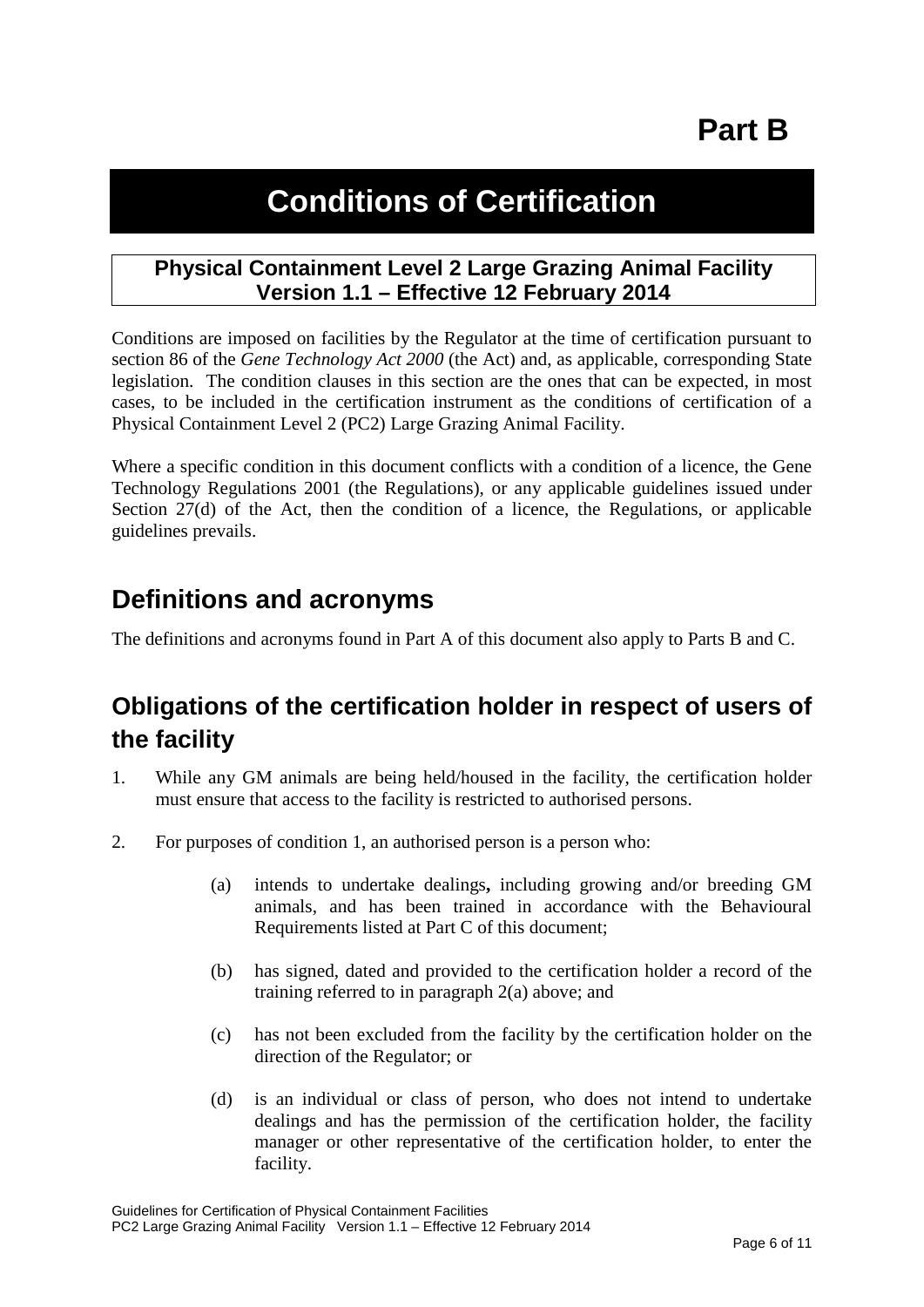3. If the Regulator requests the certification holder to provide a signed and dated record of the training provided to a particular authorised person, or a class of person, the signed and dated record of that training must be available to the Regulator within a time period stipulated by the Regulator.

NOTE: These records may be in an electronic format.

- 4. If the Regulator directs the certification holder to exclude a person, or class of person, from entry to the facility on the grounds that the person, or class of person has behaved, or is behaving, in a manner which has caused, or which may cause, GM animals to escape from the facility, the certification holder must exclude that person, or class of person from the facility unless and until otherwise directed by the Regulator.
- 5. If the Regulator directs the certification holder to admit a person, or class of person to the facility subject to conditions, the certification holder must only admit the person or class of person subject to those conditions.
- 6. For the purpose of condition 5, before admitting a person, or class of person, subject to conditions, the certification holder must notify the person(s) of any conditions that would apply to them.
- 7. If the Regulator invites the certification holder to make a submission on whether or not a person, or class of person, should:
	- (a) be excluded from entry to the facility; or
	- (b) be admitted to the facility subject to conditions;

the certification holder may make such a submission within a time period stipulated by the Regulator.

- 8. If the certification holder is not the owner of the facility and does not have the authority to admit and exclude persons from the premises, the certification holder must not allow dealings in the facility until such authority is obtained in writing from the owner of the facility. If the certification holder does not have the capacity to prevent dealings from occurring, the certification holder must notify the Regulator of this in writing as soon as practicable.
- 9. The Regulator or a person authorised by the Regulator must, at all reasonable times, be allowed to enter the facility for the purposes of auditing or monitoring the conditions applying to the facility and any dealings being conducted in it.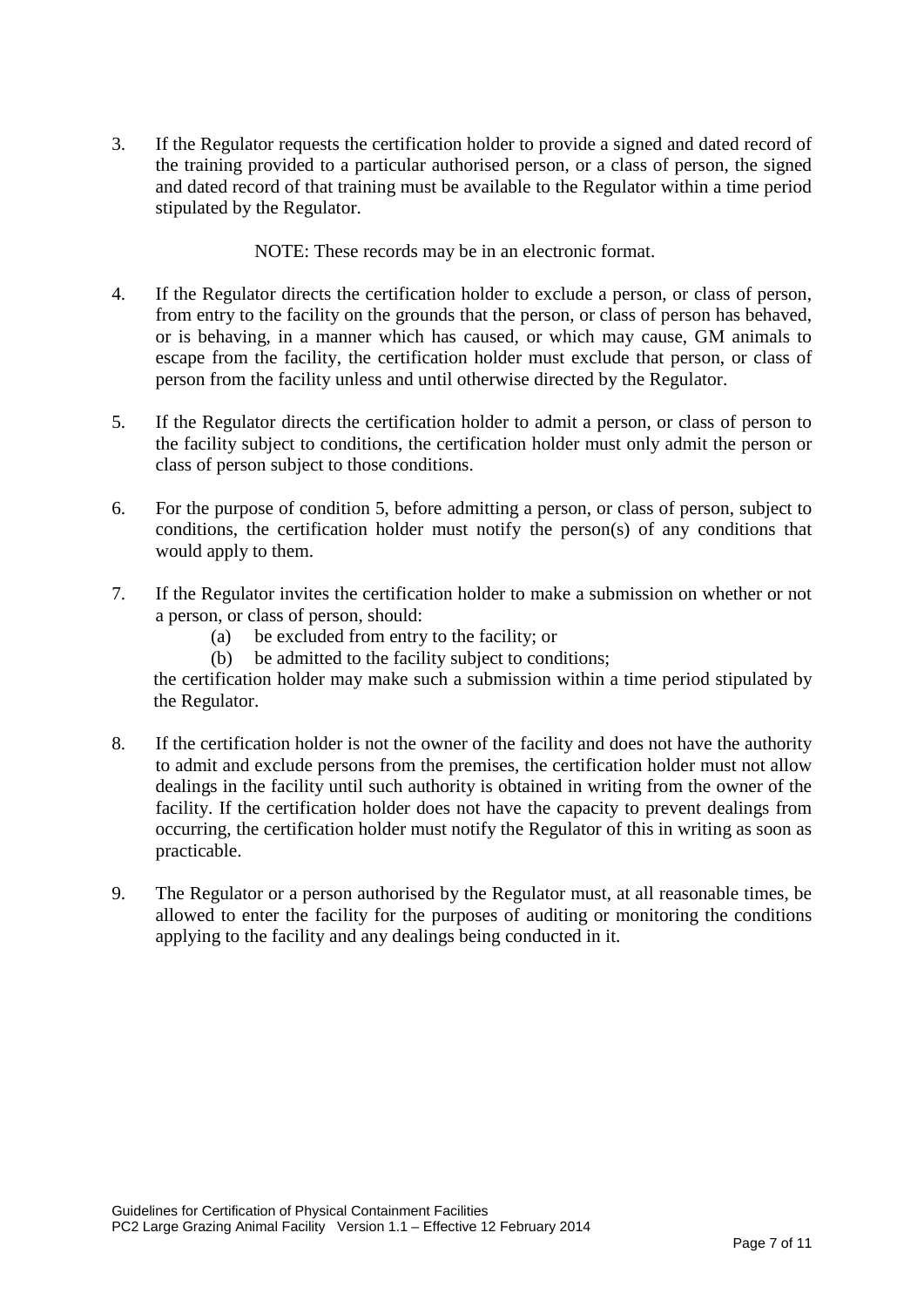### **Work not permitted in this facility type**

- 10. Unless otherwise agreed to in writing by the Regulator, the following work must not be conducted in this facility:
	- (a) dealings with any animal that is not classified as a typical large grazing animal; or
	- (b) any work with GM micro-organisms, including GM viral vectors; or
	- (c) any other work prohibited in writing by the Regulator.

#### **General conditions**

- 11. If the certification holder is not the owner of the facility, and does not have the authority to maintain the facility, the certification holder must notify the Regulator in writing if the owner of the facility is incapable of carrying out, or refuses to carry out, or otherwise does not carry out, any maintenance required in order for the certification holder to continue to comply with the conditions of certification.
- 12. The facility must be inspected at least once every 3 months by a person who has acquired through training, qualifications or experience, or a combination of these, the knowledge and skills enabling that person to assess the facility's compliance with the conditions listed under the 'General conditions' and 'Facility conditions'. An inspection report which records the extent of compliance with those conditions must be made. Copies of the last three years' inspection reports must be kept and made available to the Regulator if requested.
- 13. A sign must be placed on or next to each access point to the facility to indicate that access to the facility is allowed only for persons who are authorised to enter.

### **Facility conditions**

- 14. The certification holder must ensure that the physical attributes of the facility and fittings are maintained so that the relevant 'Facility requirements' listed in Part A of this document continue to be met.
- 15. Facility barriers must be inspected by a person who has acquired through training, qualifications or experience, or a combination of these, the knowledge and skills enabling that person to assess for damage immediately after any storms, heavy rain or any other events that could damage the barriers. Breaches or damage to the barriers must be repaired as soon as practicable after they are detected. In the event of any damage to the barriers, immediate measures must be undertaken to prevent loss of containment of the GM animals in the facility.

NOTE: This could be achieved by, for example, construction of temporary fencing.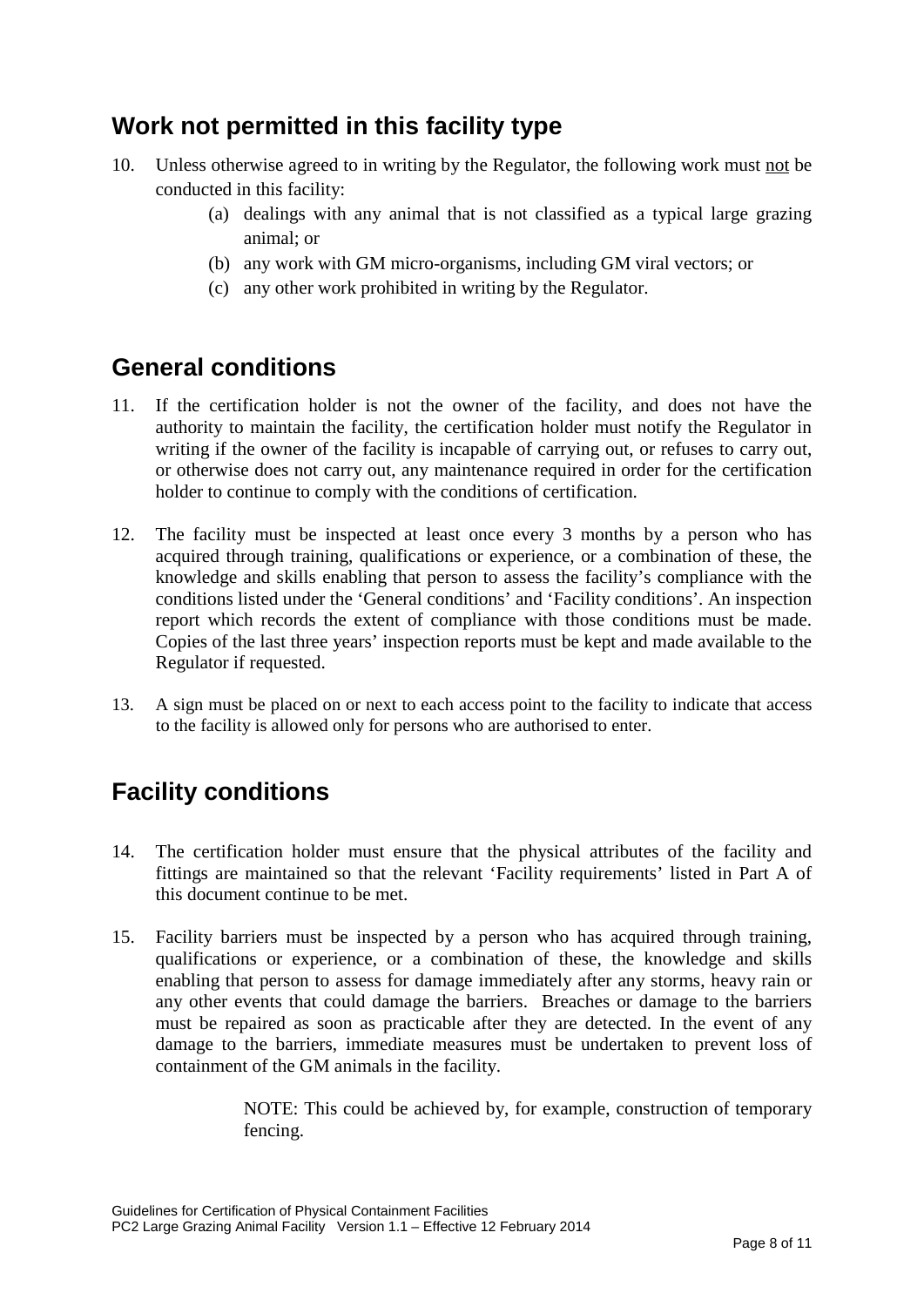- 16. Prior to any structural changes that may affect the containment of GM animals in the facility, the applicant must either:
	- (a) request a suspension of the certification, in writing, from the Regulator; or
	- (b) request a variation to the area of certification in writing, from the Regulator, to allow dealings to continue in a part of the facility unaffected by the structural changes.

NOTE: For example, it may be possible to apply for a variation to temporarily partition the facility to provide containment for GM animals at one end while the other end is being modified. Once the work is complete, another variation would be required to re-instate the area removed from certification.

17. Before a suspension of the certification can be lifted, the facility must be inspected by a person who has acquired through training, qualifications or experience, or a combination of these, the knowledge and skills enabling that person to assess the facility's compliance with the conditions listed under 'General conditions' and 'Facility conditions' to ensure that the facility meets the conditions of certification. Dealings with GM animals must not recommence in a facility which has its certification suspended until the Regulator has lifted the suspension by notice in writing.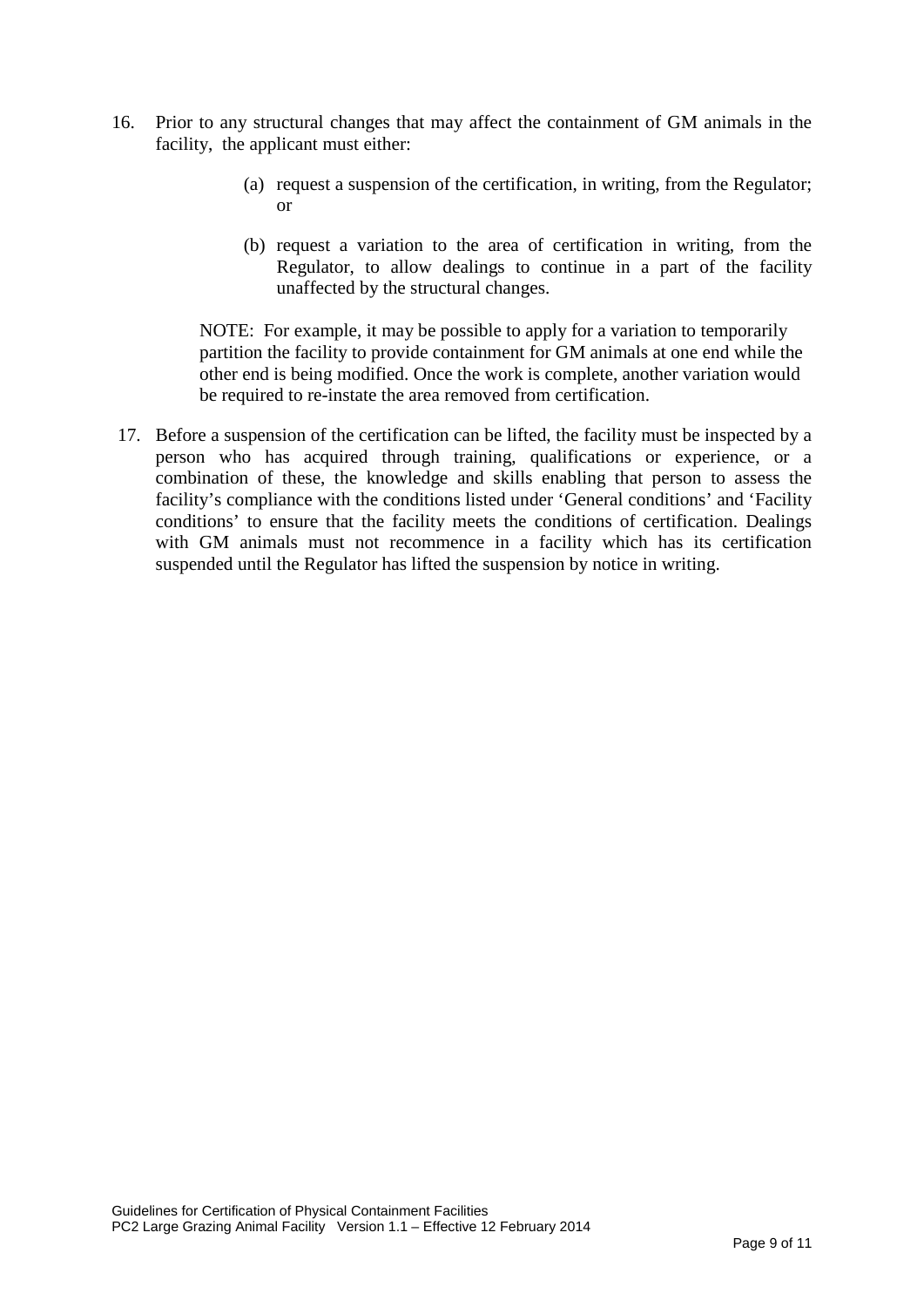# **Part C**

## **Behavioural Requirements**

#### **Physical Containment Level 2 Large Grazing Animal Facility Version 1.1 – Effective 12 February 2014**

- 1. Persons undertaking dealings in the facility with GM animals requiring PC2 containment must comply with these Behavioural Requirements.
- 2. Procedures must be implemented to ensure that large grazing animals involved in dealings do not breed with any other animals that are not part of the dealings. If unintended breeding does occur, or is suspected to have occurred, then any offspring must be dealt with as GMOs unless proven otherwise, in accordance with the requirements of certification.
- 3. All facility personnel working with animals in the facility must be trained in handling the type/s of large grazing animals contained in the facility, the use of any equipment present in the facility and in the procedures to be followed in the facility.

NOTE: The required training should include handling of relevant GM animals with regards to transport, emergency procedures and certification requirements.

- 4. Other than to allow entry and exit of personnel, large grazing animals, equipment and supplies, all gates and doors of the facility must be kept closed. Gates and doors must be locked, or the facility must be otherwise secured, when the facility personnel are not in attendance.
- 5. Handling of the GM animals and any experimental procedures conducted on the GM animals must be carried out in a way that minimises the chance of escape of the animals.
- 6. Each large grazing animal must be clearly marked so that it can be readily identified (e.g. with a tattoo, permanent tag, microchip or permanent brand).
- 7. A documented system of accounting for the number of animals in the facility must be used. This documentation must be made available to the Regulator if requested.
- 8. GM animals must not be removed from the facility unless:
	- (a) they are to be transported to an appropriate containment facility certified by the Regulator either as a PC2 Large Grazing Animal Facility, or to at least PC2 if any other type of facility;
	- (b) they are to be transported for euthanasia and disposal;